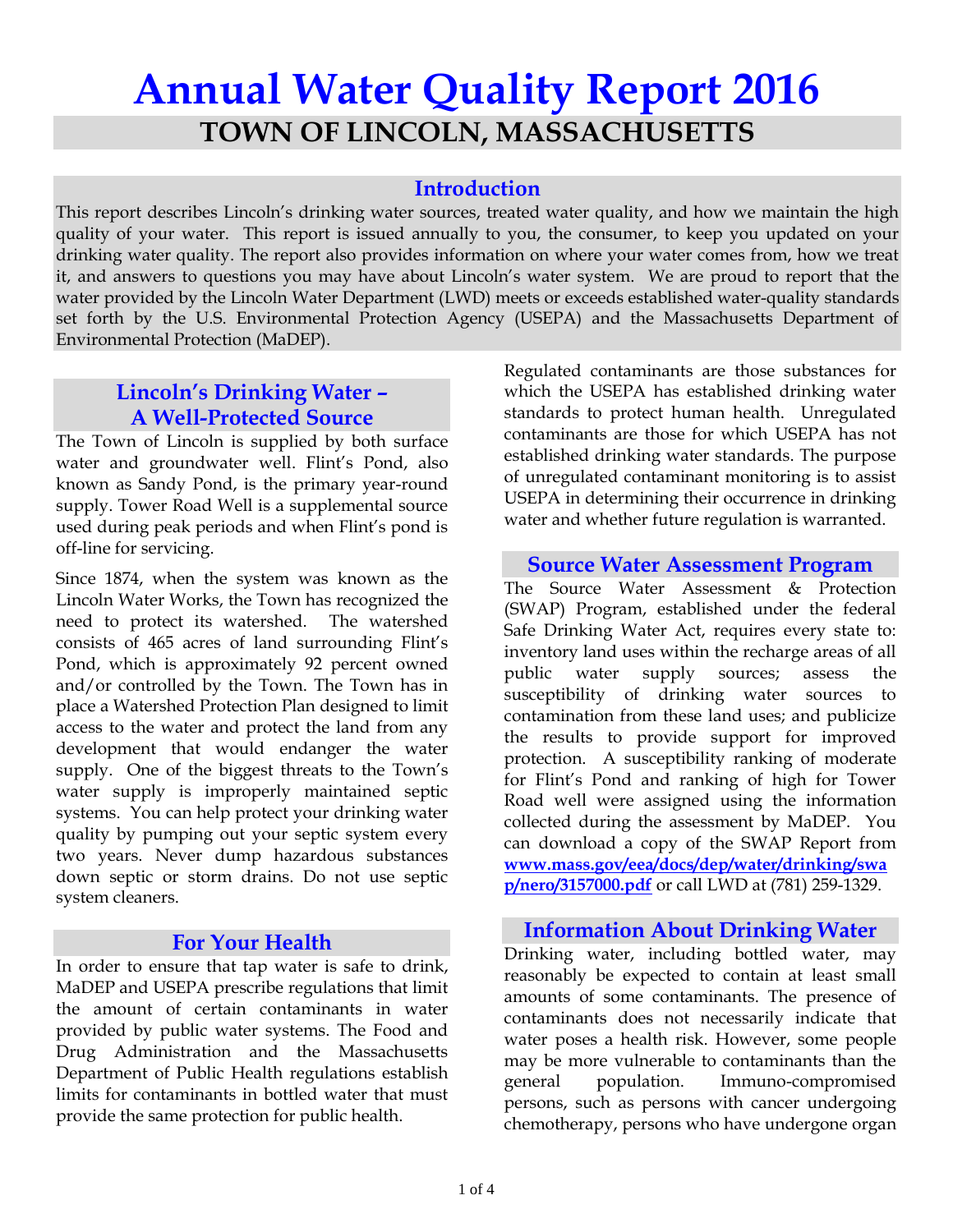transplants, people with HIV/AIDS or other immune system disorders, some elderly, and infants can be particularly at risk from infections. These people should seek advice about drinking water from their health care provider. More information about contaminants and potential health effects, including EPA/CDC guidelines on appropriate means to lessen the risk of infection by Cryptosporidium and other microbial contaminants, can be obtained by calling the USEPA's Safe Drinking Water Hotline (1-800-426- 4791).

The sources of drinking water generally include rivers, lakes, streams, ponds, reservoirs, springs and wells. Because water is the universal solvent, it dissolves naturally-occurring minerals, and, in some cases, radioactive material, and can pick up substances resulting from the presence of animals or from human activity as it travels over the surface of the land or through the ground. Contaminants that can be present include:

- *Microbial contaminants,* such as viruses and bacteria, which may come from septic systems and wildlife.
- *Inorganic contaminants*, such as salts and metals, which can be naturally occurring or result from urban storm water runoff, industrial or domestic wastewater discharges.
- *Pesticides and herbicides,* which may come from a variety of sources such as agriculture, urban storm water runoff and residential uses.
- *Radioactive contaminants*, may be naturally occurring or be the result of oil and gas production and mining activities.
- *Organic chemical contaminants*, including synthetic and volatile organic chemicals, which are byproducts of industrial processes and petroleum production, and can also come from gas stations, urban storm water runoff, and septic systems.

If present, elevated levels of lead can cause serious health problems, especially for pregnant women and young children. Lead in drinking water is primarily from materials and components associated with service lines and home plumbing. LWD is responsible for providing high quality drinking water, but cannot control the variety of materials used in plumbing components. When your water has been sitting for several hours, you can minimize the potential for lead exposure by flushing your tap for 30 seconds to 2 minutes before using water for drinking or cooking. If you are concerned about lead in your water, you may want to have your water tested. Information on lead in drinking water, testing methods, and steps you can take to minimize exposure is available from the Safe Drinking Water Hotline or at **[http://www.epa.gov/safewater/lead.](http://www.epa.gov/safewater/lead)**

**Turbidity** has no health effects. However, turbidity can interfere with disinfection and provide a medium for microbial growth. Turbidity may indicate the presence of disease-causing organisms. These organisms include bacteria, viruses and parasites that can cause symptoms such as nausea, cramps, diarrhea, and associated headaches. **Sodium** sensitive individuals, such as those experiencing hypertension, kidney failure, or congestive heart failure, should be aware of the sodium levels where exposures are being carefully controlled.

#### **How Can I Learn More?**

LWD's Superintendent, Gregory Woods, and staff are available **Monday – Friday**, from **7:00 A.M. - 3:30 P.M**., and at **(781) 259-1329.** Water Commission meetings are held on the 2nd Wednesday of each month at 4:30 P.M. at 77 Sandy Pond Road. You can also check the Town's website at **http://www.lincolntown.org**. Lincoln's Public Water System I.D. # is: **3157000**.

#### **Water Rates**

**\$4.06** per 1,000 gal. for usage **under 20,000** gal. **\$8.57** per 1,000 gal. for usage **over 20,000** gal. **\$20.02** per 1,000 gal. for usage **over 40,000** gal. **\$20.02** per 1,000 gal. for **all irrigation only** meters. Rates based on a quarterly billing period. Base Charge + Usage = Total Amount Due Base charge = \$30 for water meter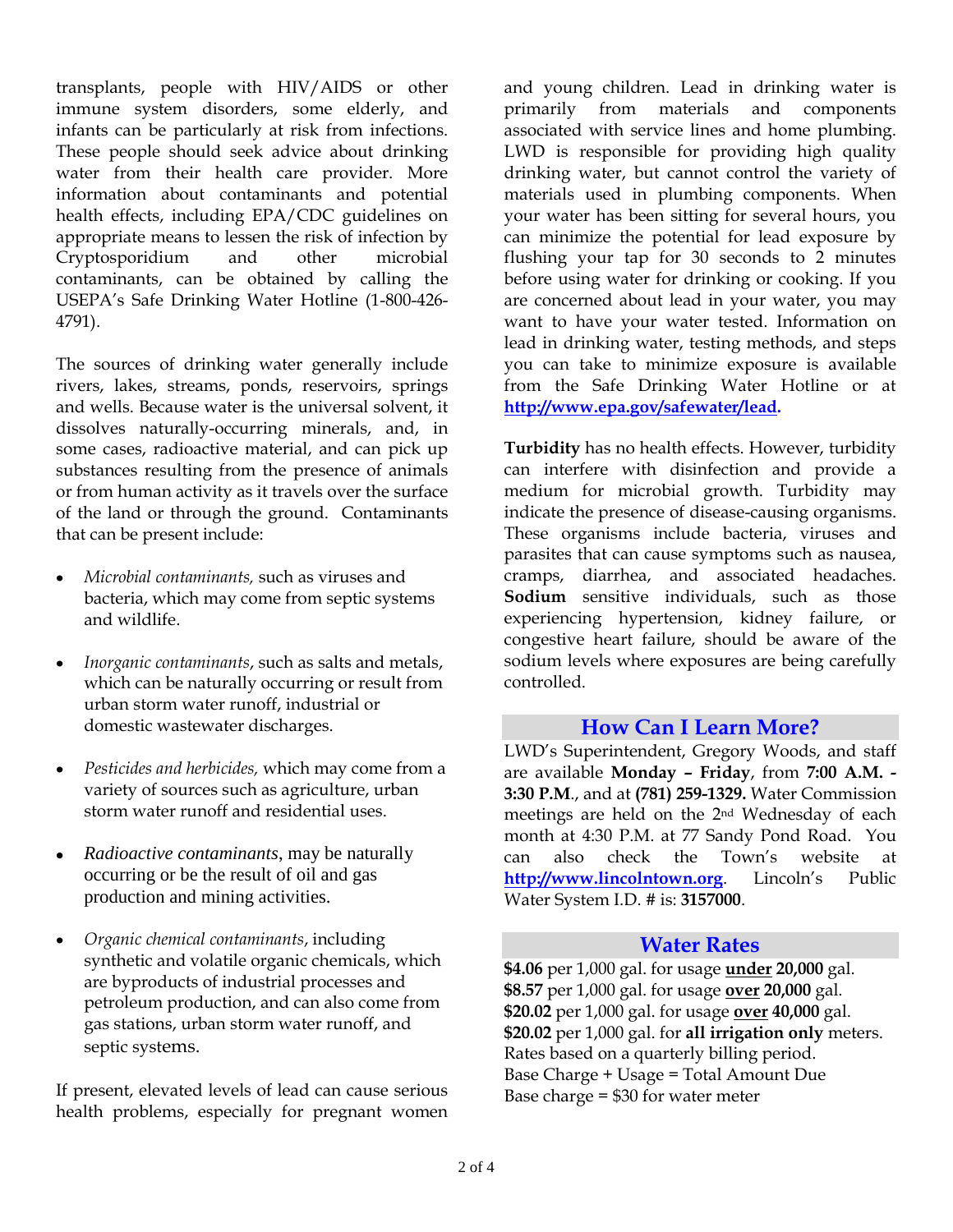## **Mandatory Drought Restriction**

Higher than normal precipitation in October and December, 2016 helped stabilize the pond and aquifer levels; however the yearly precipitation total ended 8.3-inches below the 30-year average. This is the second consecutive year with significantly below-average precipitation levels. Although the Office of Energy and Environmental Affairs recently downgraded the Drought Status for the northeast region of the State to a "*Drought Advisory"* and the US Drought Monitor downgraded its drought assessment for most of Middlesex (including Lincoln) and Essex Counties to "*Moderate Drought",* the drought is far from over.

In Lincoln, water demands in 2015 and 2016 reached the highest totals ever recorded, primarily driven by lawn watering activities (presumably a reaction to the drought). Therefore, on August 22, 2016 the Lincoln Water Department instituted a **Mandatory Outdoor Water Ban** that prohibited all lawn and garden watering by means of automatic irrigation systems or manual sprinklers. The ban was effective in dramatically decreasing the amount of water the Department pumped in August and September; however the Flint's Pond water level has only recovered one foot since the ban and is still significantly below normal, as shown in the graph below. Even if there is above average precipitation the next few months, the pond will still be close to three feet below normal levels. Therefore, the Water Commissioners have decided to continue the ban until further notice.



Restricted activities include irrigation of lawns via sprinklers or automatic irrigation systems, washing of vehicles, and washing of exterior building surfaces, parking lots, driveways or sidewalks. Sprinkle irrigation of lawns, gardens, flowers or ornamental plants by means of a hand held hose or bucket is permitted between 6:00 PM and 9:00 AM. The establishment of new lawns will not be permitted until drought conditions subside.

LWD staff will be monitoring water use in Town and will stop to remind residents of the policy. A second notice will result in a \$50 fine, and subsequent violations will warrant a \$100 fine.

#### **Potential Revenue Impacts**

The Department has met with the Town's Finance Director to discuss the potential impacts of a longterm drought on Department's revenue and budget. Options include a transfer of funds from the Department's Retained Earnings account and/or a rate increase to cover revenue shortfalls. A transfer of funds from Retained Earnings would require a vote at Town Meeting.

#### **Quarterly Water Bills**

The Department changed from semi-annual to quarterly billing in 2014 to allow earlier discovery of leak conditions. Early leak detection reduces both lost water and the resultant high customer charges that leaks can cause. Rates were also reduced for lower tier users and raised for higher tier users. Finally, the fixed fee component was increased to reflect that most of the Department's operating budget is fixed. The rate structure is available on the Department web site at **www.lincolntown.org/index.aspx?NID=222.**

#### **Water Treatment**

Depending on the source location, LWD adds a very low concentration of either potassium hydroxide or sodium hydroxide to the drinking water in order to increase the pH (reduce the acidity) of the water to reduce its natural corrosiveness. Chlorine is added as a disinfectant at the Flint's Pond facility and fluoride is added at both the treatment plant and the Tower Road well to aid in dental health and hygiene. Zinc orthophosphate is also added at both sites for corrosion control and to reduce levels of iron and manganese.